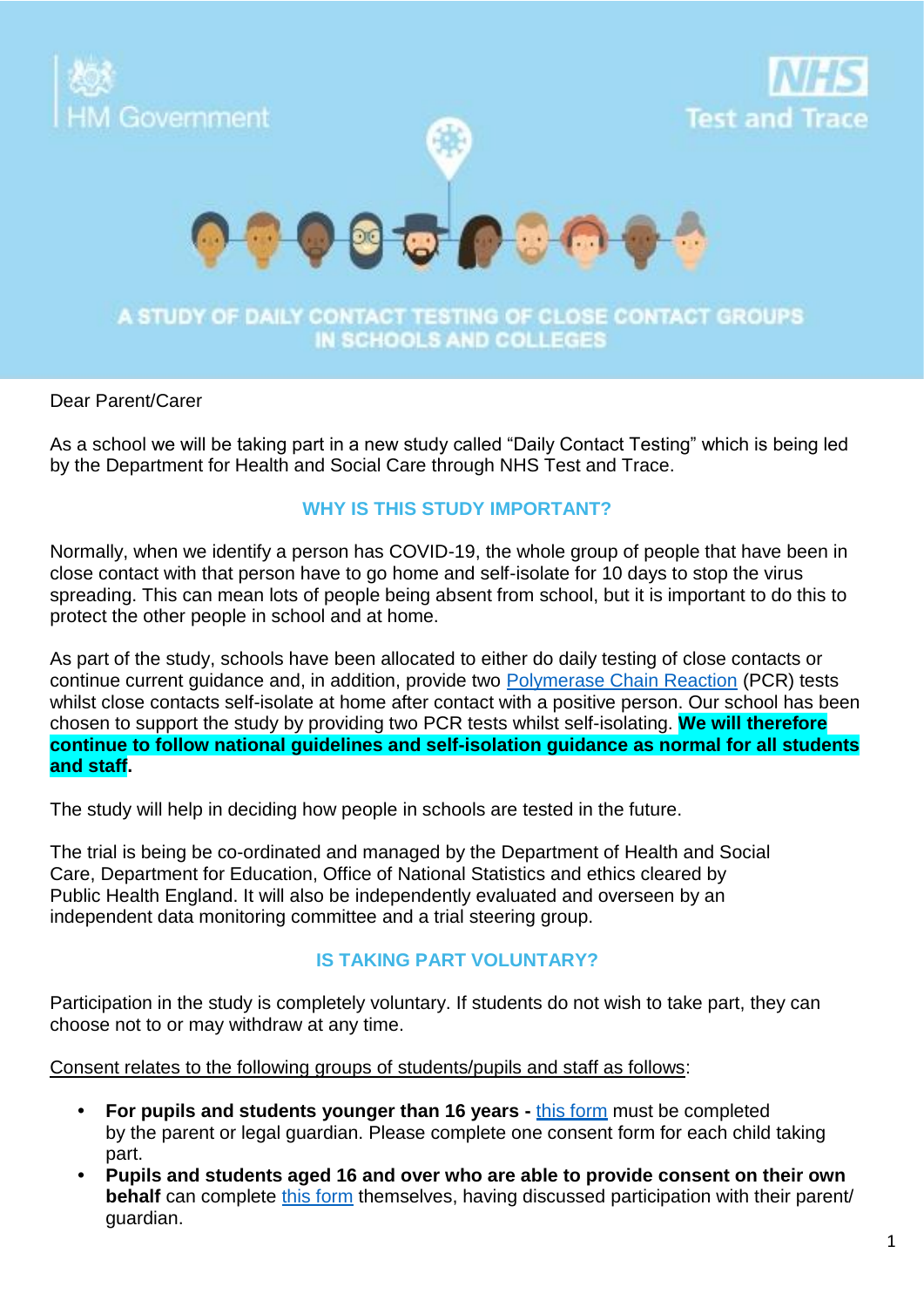





**• For any pupil or student who does not have the competence or capacity to provide in[form](https://forms.office.com/Pages/ResponsePage.aspx?id=h4JaFYDSiky-6glrnTAOBhbVGSkW34RIgrKjl0BYkC1UOVpPVzlIM0VaUVg4QVpaMTE0VlExRjVFUi4u)ed consent -** this form must be completed by the parent or legal guardian. Please complete one consent form for each child taking part.

The consent form is for participation in the COVID-19 Daily Contact Testing study being led by the Department for Health and Social Care through NHS Test and Trace.

Taking part in the study and testing is your choice. You will need to give consent if you wish to take part.

# **WHAT DOES THE STUDY INVOLVE?**

When a positive case is identified in school, the school will be asked to tell the research team those individuals who are taking part in the study that had been in close contact.

Students and staff identified as a close contact who are taking part in the study will be asked to perform two COVID-19 tests at home whilst self-isolating:

A PCR test at home **on day 2 and 7** – two home PCR testing kits for the study will be provided. These are similar to the tests performed at NHS Test and Trace sites. A swab is taken at home from the nose and throat. There will be instructions on how to return the swab. The swabs will be processed in a laboratory after two weeks. **Results of these tests will therefore not be available until after the self-isolation period.**

Students and staff will be asked to complete a brief survey on day 7 and may be invited to speak to a researcher.

# **WILL YOU TELL ME MY RESULTS?**

The two COVID-19 tests sent whilst self-isolating will only be processed after two weeks. Results of these tests will therefore only be available after the self-isolation period.

## **WHAT SHOULD A STUDENT DO IF THEY DEVELOP SYMPTOMS?**

If students develop symptoms at any time during the study, they must immediately self-isolate and book a test at [https://www.gov.uk/get-COVID-19-test](https://www.gov.uk/get-coronavirus-test) or by calling 119. The school should be informed if the test result is positive.

If a student reports a positive test at any point during the study they will be provided an additional special home PCR test kit for the study.

## **ARE HOUSEHOLD CONTACTS OR OTHER PEOPLE ABLE TO PARTICIPATE?**

This study is **only** open to students and staff at schools who have been identified as a close contact of a student or staff member at school. If a student or staff member is a household contact, they are not able to participate.